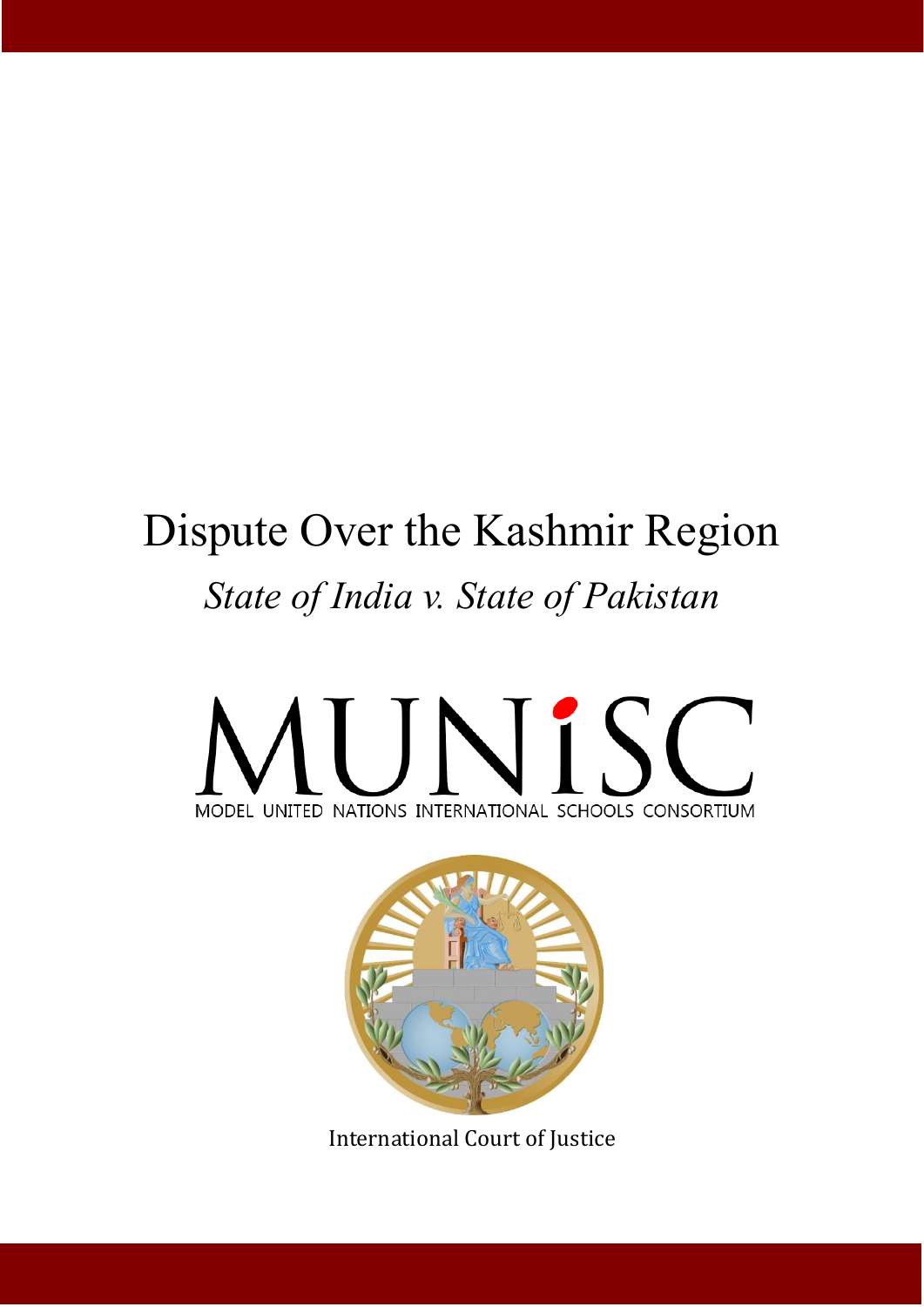#### **Case summary**

#### **Historical Background**

#### **Pleadings**

Complaint

Answer

Stipulations

#### **Witnesses**

Witness/Exhibits Listing

*Prosecution Witnesses:*

Ishita Naksh

June Smiths

Hamza Ilyas

*Defense Witnesses:*

Model Unaisha Hussainons | International Schools Consortium

Ismail Ghulam Fahad Sareer

#### **Exhibits**

Exhibit A: Balakot attack Exhibit B: Indian jet struck down Exhibit C: Closing schools in Kashmir Exhibit D: Pulwama suicide bombing Exhibit E: Casualties in Kashmir Exhibit F: Map of the Kashmir and Jammu region Exhibit G: Famine in a Saffron farm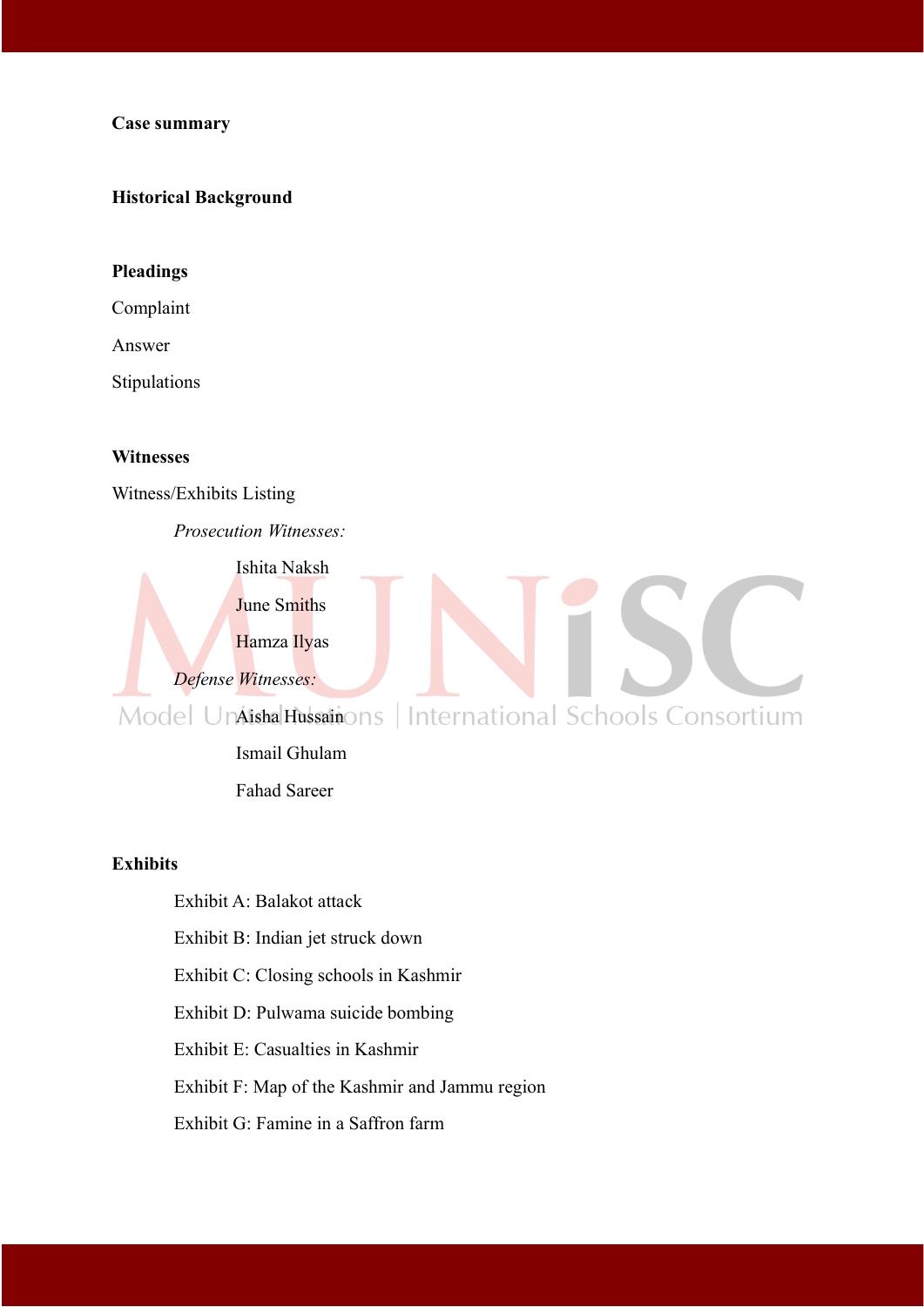# **CASE SUMMARY**

*This Case Summary is not used as evidence in the case but rather is provided for background purposes only.*

The beginning of the conflict in the Kashmir region between the State of India and the State of Pakistan happened since their independence from Britain in 1947. Since then, the two countries have fought three wars and undergone several conflicts over Kashmir. However, the incident that triggered the two nations in recent years was the Pulwama attack in February 2019.

On February 14<sup>th</sup>, 2019, a quarter past three, a car ran into a bus that held a convoy of the Central Reserve Police Force (CPRF), India's largest central armed police force. The forces were carrying security personnel on the Jammu-Srinagar National Highway when the car hit the bus. After a moment, the car exploded, killing 40 paramilitary police officers inside the bus. It was later identified that the car was a suicide bomb set by a Pakistan-based Islamist terrorist group terrorist called Jaish-e-Mohammad (JeM).

The Indian government immediately started an investigation into the attack. The State of Pakistan offered help, but Narendra Modi, the Prime minister of India, refused, saying that he had already directed his security forces to administer a strong response. The Prime minister of Pakistan, Imran Khan, argued back in saying that they will take action *if* the Indian government continues its claims that Pakistan is involved. He also added that the State of Pakistan would retaliate if the State of India directs an attack upon the dispute in Kashmir. In response, the State of India asserted that the State of Pakistan had already failed to act upon the proof given during previous attacks. | International Schools Consortium

In retaliation, the Indian government conducted an airstrike on a military camp in Pakistan, claiming that they were aiming for the terrorist group's camp. This again angered the Pakistani government, and the State of Pakistan struck back by shooting down an aircraft flown by an Indian pilot and forcing him under their custody.

The State of India demanded the State of Pakistan to return their pilot, but the Pakistani government declined. After three days, however, the Indian pilot Abhinandan Varthaman was freed and returned to his country. This was essentially the end of the conflict between the State of India and the State of Pakistan in 2019 February.

However, the tension between the two nations lingers still. So as to officially accuse the State of Pakistan of the incidents in 2019 February in Kashmir, the State of India submitted a referral to the International Court of Justice, bidding for recommendation and judgment upon the issue.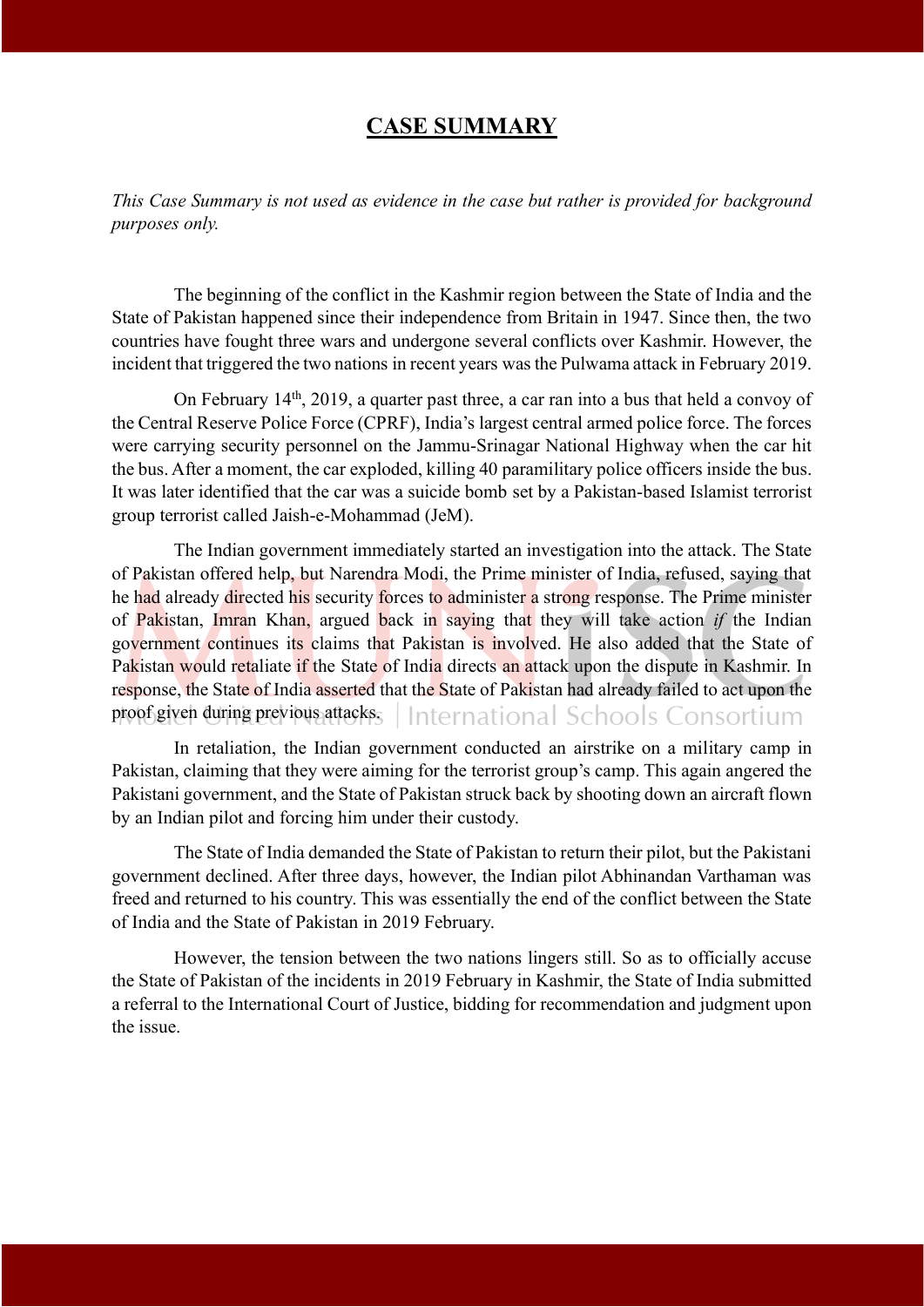# **HISTORICAL BACKGROUND**

#### **1974**

The Kashmiri state government affirms that Kashmir is a part of India. However, Pakistan rejects this declaration.

#### **1988**

Citizens in Kashmir hold protests and hostile demonstrations beginning in the Valley. Police firing and violent attacks follow, aggravating the situation.

#### **1989**

The Kashmir citizens show resistance to the Indian administration. The act is supported by Pakistan, which claims that "the movement is moral and diplomatic." Meanwhile, India puts forth that Pakistan is providing weapons and deploying troops to JeM, declaring that Pakistan is conducting "cross-border terrorism". Pakistan denies India's claims.

#### **2001**

Skirmishes along the Kashmir border continue. As a response to the unceasing conflicts, Farooq Abdullah, the chief minister of Indian-administered Kashmir, calls upon the Indian government to launch a military attack against training camps in Pakistan.

#### **2002**

On May 14<sup>th</sup>, Islamic militants open fire on an army camp in Indian Kashmir, killing at least thirty people and wounding forty, aggravating the tension between India and Pakistan.

#### **2006**

On December 5<sup>th</sup>, Pakistani president Pervez Musharraf declares that Pakistan would give up its claim on Kashmir if India accepts some of his peace proposals, such as the withdrawal of troops and self-governance for locals.

#### **2008**

On May  $26<sup>th</sup>$ , the Indian government and the Kashmir government agreed to transfer  $0.4 \text{km}^2$ of forest land to a valley in Kashmir as temporary shelters for Hindu pilgrims. However, this land transfer caused controversy among the Kashmir people in the valley, and more than 500,000 protesters showed resistance.

#### **2010**

Protests in the Kashmir Valley continue over the summer due to unceasing killings of the Indian army. The protests gradually cease in September after the Indian administration announces its plans to abate the tensions.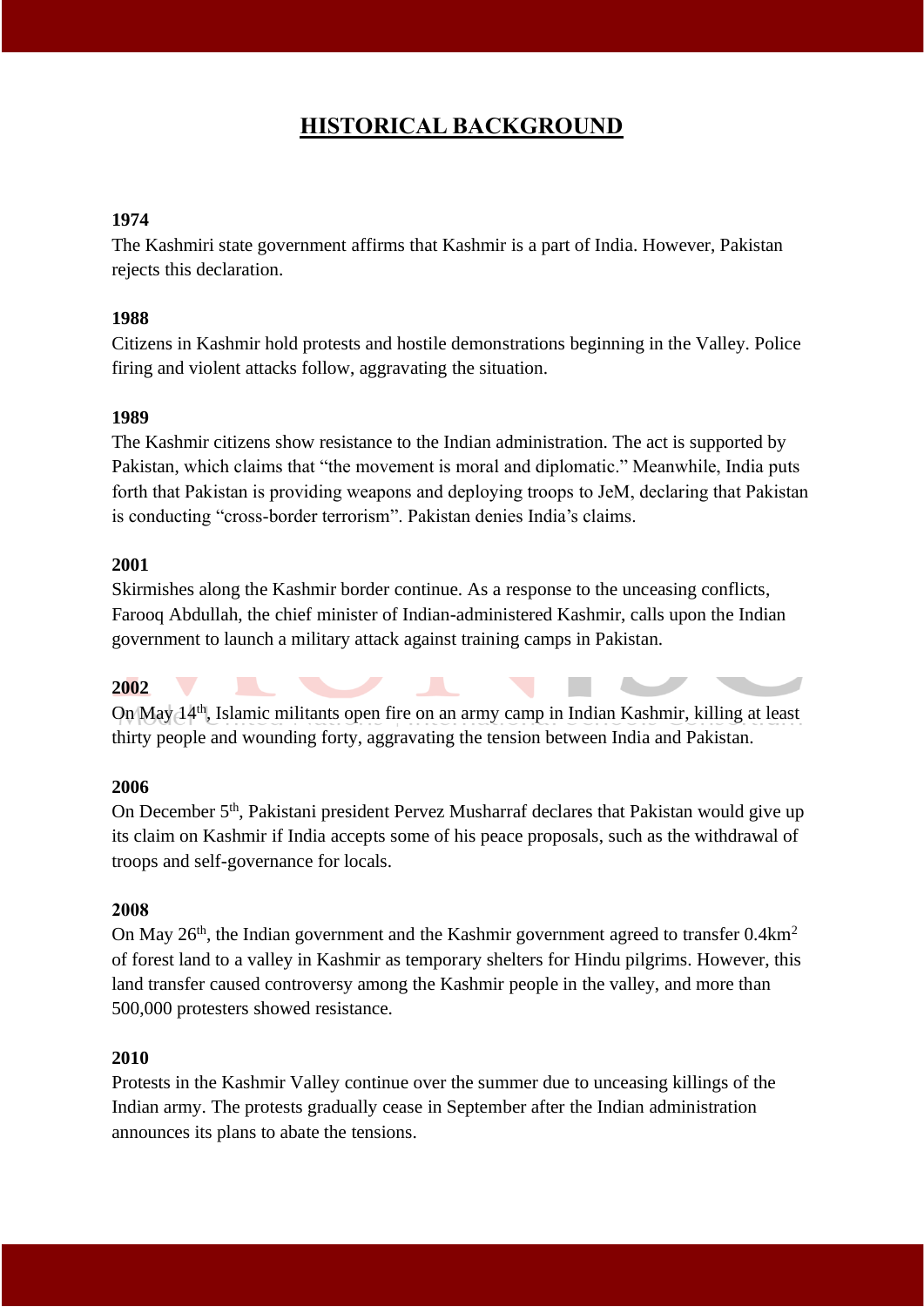#### **2013s**

In September, the prime ministers of India and Pakistan meet in the UN General Assembly in New York. Both leaders agree to terminate armed tensions in Kashmir.

#### **2014**

In October, India and Pakistan launch gunfire over their border in the Himalayan region of Kashmir. This attack kills four civilians, exacerbating the hostility between the two countries.

#### **2016**

In September, Pakistan is accused of striking an Indian army base in Kashmir, but Pakistan denies the accusation. In response, India launches attacks on terrorists in the Pakistanadministered Kashmir region.

#### **2017**

Indian Army operations in Kashmir offend separatists, who initiate more protests in Kashmir. The tension continues for more than 50 days, and more than 90 civilians are killed in the protests.

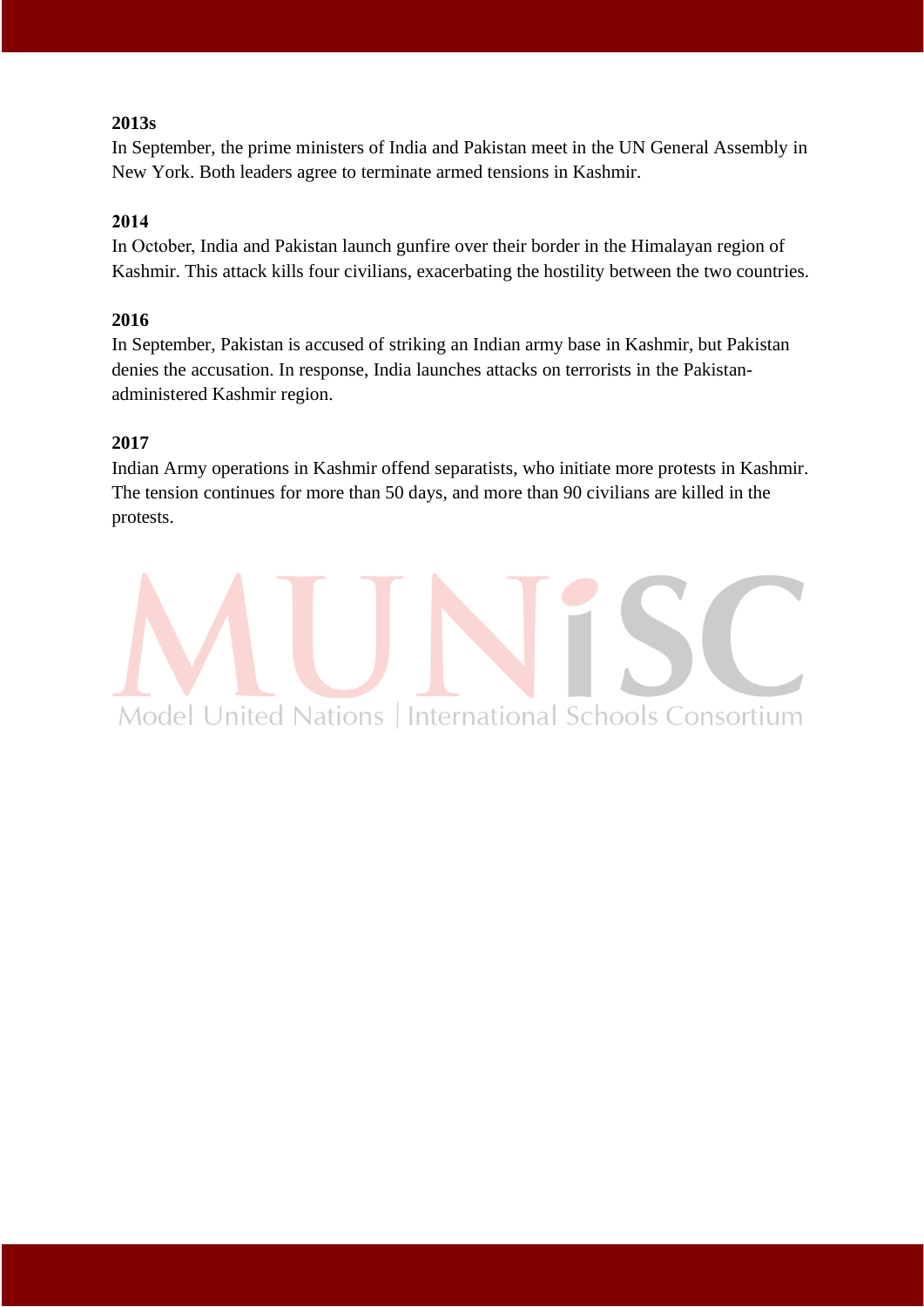#### *State of India*

*v.*

*State of Pakistan*

# **PARTIES, JURISDICTION, AND VENUE**

- 1. Kashmir is a region that shares borders with India, Pakistan, and China.
- 2. Upon information and belief, the southern region of Kashmir is under the jurisdiction of India, while the northern and western regions of Kashmir are controlled by Pakistan.
- 3. The issue is focused on the attack that happened in 2019 February in the Kashmir region and the incidents that followed.
- 4. Pulwama is a district in the Jammu and Kashmir state.
- 5. Balakot is a town in the Mansehra district in Pakistan.

# **STATEMENT OF FACTS**

International Schools Consortium **Model United Nations** 

- 6. The attack in the Pulwama district occurred on 14 February 2019.
- 7. The Pulwama attack was conducted by the terrorist group Jaish-e-Mohammad (JeM).
- 8. The airstrike in Balakot occurred on 26 February 2019.
- 9. The Balakot airstrike was led by the Indian military.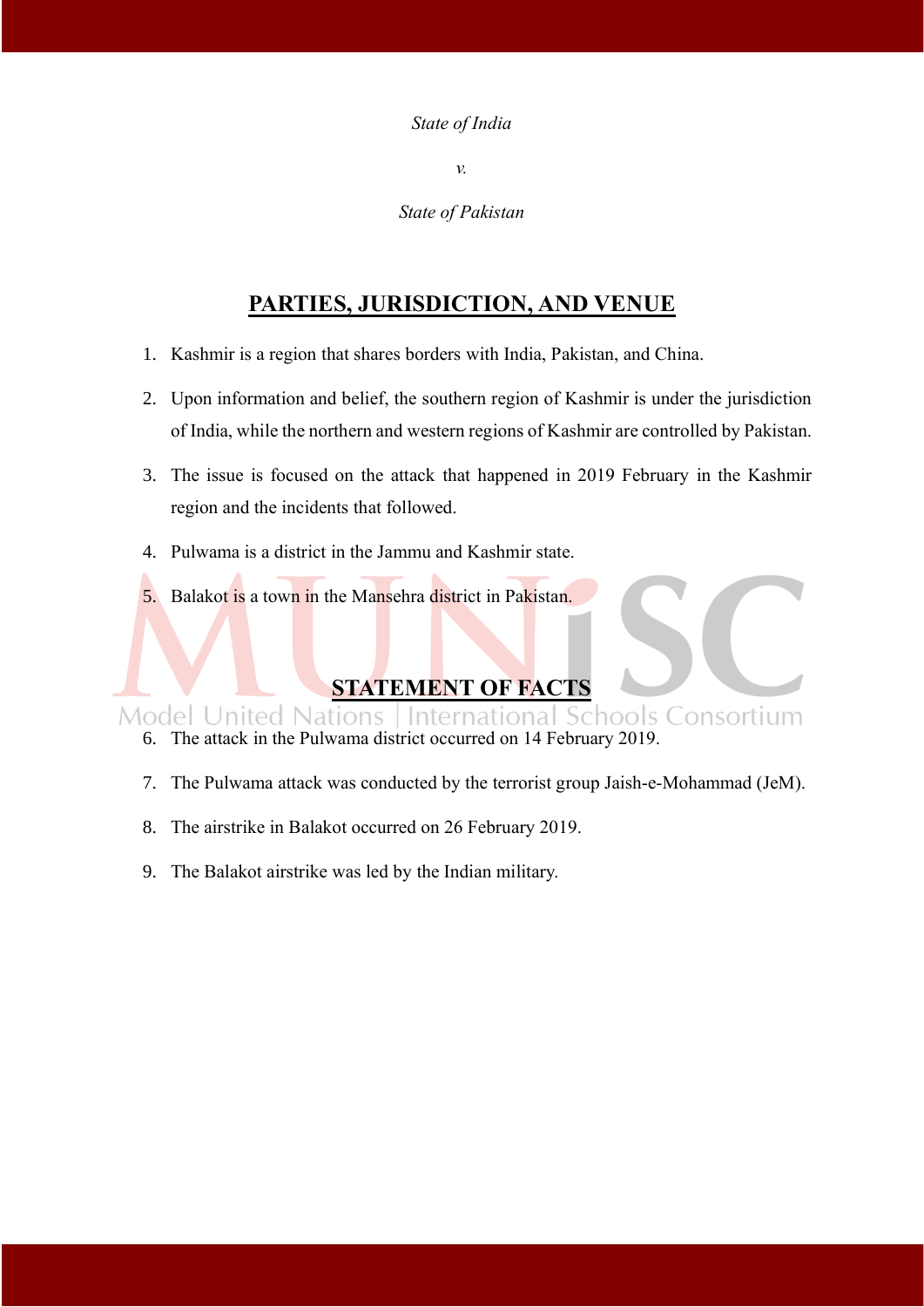# **FOR CAUSE OF ACTION**

- 10. The State of Pakistan had the authority and power to prevent the terrorist suicide attack on February 14th, 2019 in the Pulwama district, but failed to do so, resulting in the deaths of more than 40 men.
- 11. The State of Pakistan was aware of the level of intimidation Jaish-e-Mohammad had on the State of India but chose to deny its relationships with the terrorist group.
- 12. As a direct response to the Balakot attack held by India on February  $26<sup>th</sup>$ , 2019, Pakistani forces captured the Indian pilot Abhinandan Varthaman and took him into their custody, threatening the rights of a citizen of the State of India.
- 13. The government of Pakistan neglected the fact that the State of India aimed its airstrike at the terrorist group, rather than the State of Pakistan.
- 14. The State of Pakistan overlooked the fact that the State of India would respond in retaliation to the Pulwama attack that occurred on February 14<sup>th</sup>, 2019 and instead continued its attacks upon the State of India.
- 15. The government of Pakistan threatened and degraded the national honor and sovereignty of the State of India by capturing Abhinandan Varthaman.
- Model United Nations International Schools Consortium<br>16. As a direct and proximate result of the attack from the State of Pakistan on February 14<sup>th</sup>, 2019, over 40 Central Reserve Police Force (CRPF) officers belonging to the State of India were killed, and many more Indians were wounded.
	- 17. As a direct and proximate result of the attack from the State of Pakistan on February 27<sup>th</sup>, 2019, the Indian pilot Abhinandan Varthaman was fatally wounded by the airstrike.

WHEREFORE, the Prosecution prays for an impartial ruling against the Defense for actual and punitive damages as the jury deems appropriate.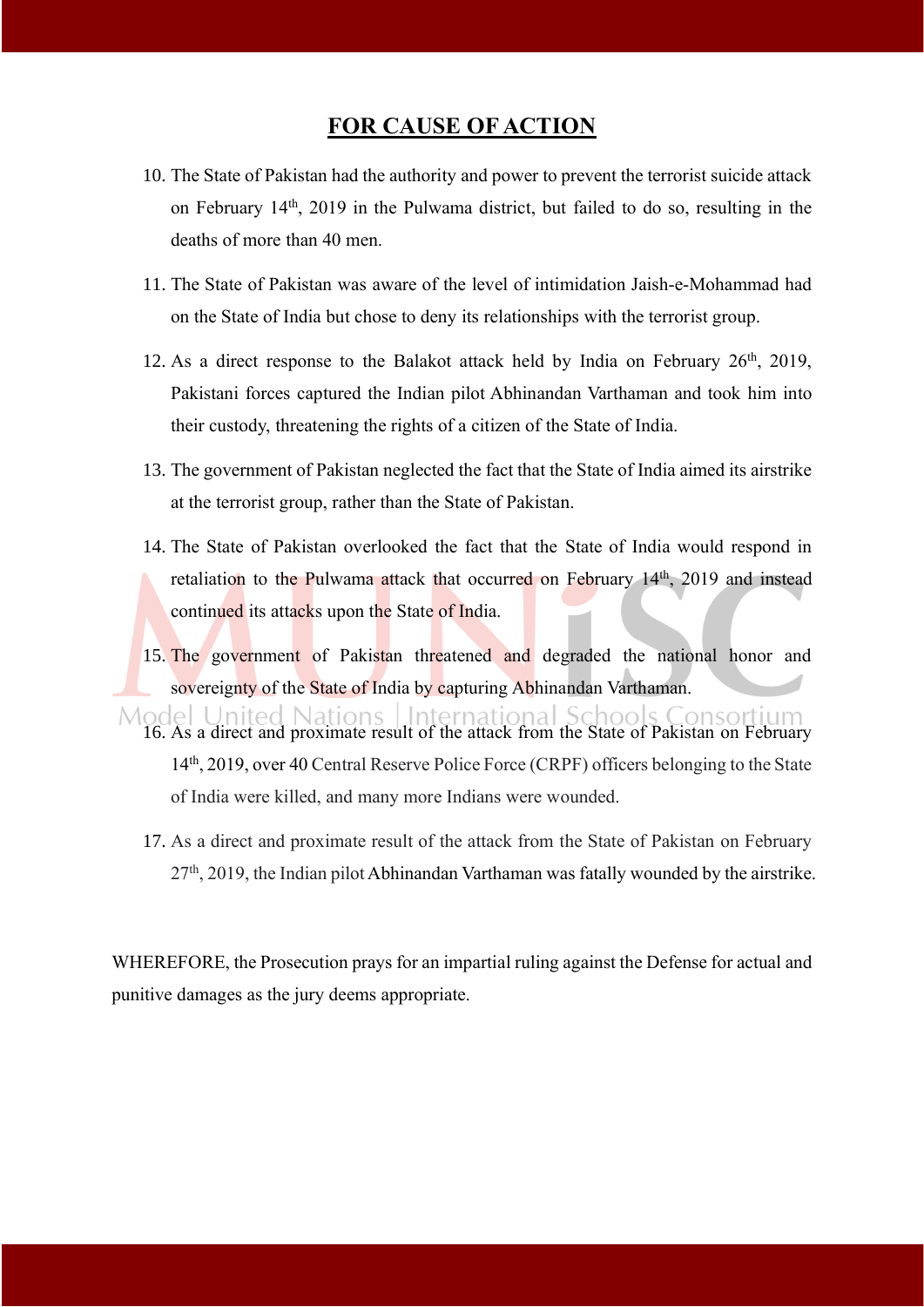#### **FOR DEFENSE**

- 1. Each and every allegation in the Complaint not specifically admitted herein below is denied.
- 2. The allegations in Paragraph 1 of the Complaint are admitted.
- 3. The allegations in Paragraph 2 of the Complaint are admitted upon information and belief.
- 4. The allegations in Paragraph 3 of the Complaint are admitted.
- 5. The allegations in Paragraph 4 of the Complaint are admitted.
- 6. The allegations in Paragraph 5 of the Complaint are admitted.
- 7. The allegations in Paragraph 6 of the Complaint are admitted.
- 8. The allegations in Paragraph 7 of the Complaint are admitted.
- 9. The allegations in Paragraph 8 of the Complaint are admitted.
- 10. The allegations in Paragraph 9 of the Complaint are admitted.

11. The allegations in Paragraph 16 of the Complaints are deemed to be refuted against, Modifius the allegations are denied. International Schools Consortium

- 12. The allegations in Paragraph 17 of the Complaint are admitted but require further explanation.
- 13. The rest of the allegations of the Complaints not listed here are denied.
- 14. The Defense denies that the Prosecution is entitled to the requested relief in the unnumbered "Wherefore" paragraph.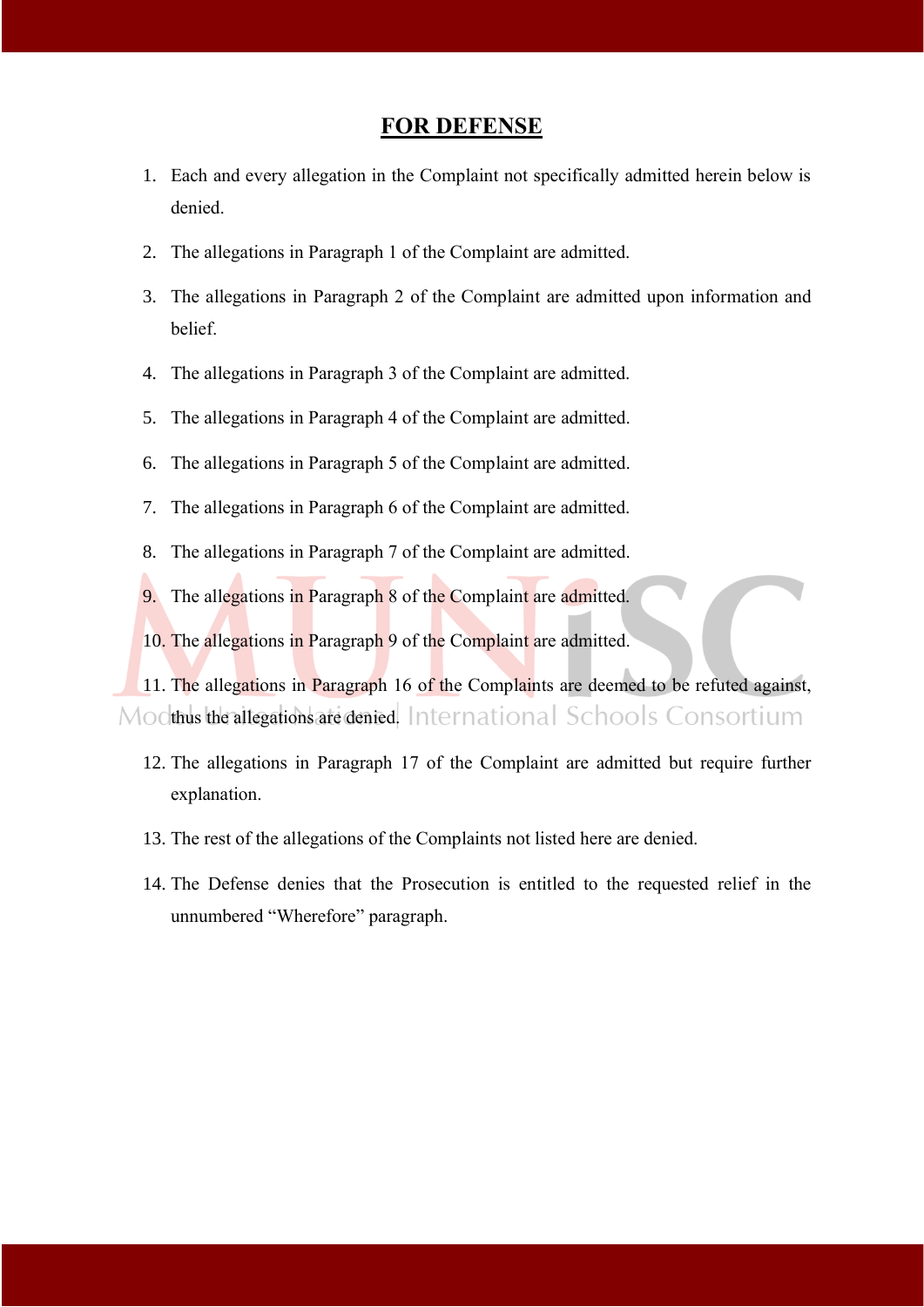# **STIPULATIONS**

Stipulations shall be considered part of the record. Prosecution and Defendant stipulate to the following:

1. There are no defects in the pleadings. The Defendant has properly appeared and answered. The Court has jurisdiction over the parties. All questions of fact are being submitted to the jury. Questions of law will be decided by the Court.

2. The charge of the Court is accurate in all respects, and no objections to the Charge will be entertained.

3. This case has been divided into the party of India and the party of Pakistan.

4. The only matter to be decided in this trial is liability.

5. All exhibits included in the Case Materials are authentic and are accurate copies of the originals. No objections to the authenticity of the exhibits will be entertained. The only exhibits to be used at the trial are those included in the case materials.

6. The charge of the Court is accurate in all respects, and no objections to the Charge will be Model United Nations | International School's Consortium entertained.

7. No witnesses should be examined or cross-examined as to the contents of anything not included in the Case Materials. This includes, but is not limited to, information found on the Internet, social media, books, magazines, and/or other publications.

8. No one other than the witnesses from the Witnesses Listing should be examined or crossexamined by the lawyers. No one other than the witnesses should produce evidence for the lawyers.